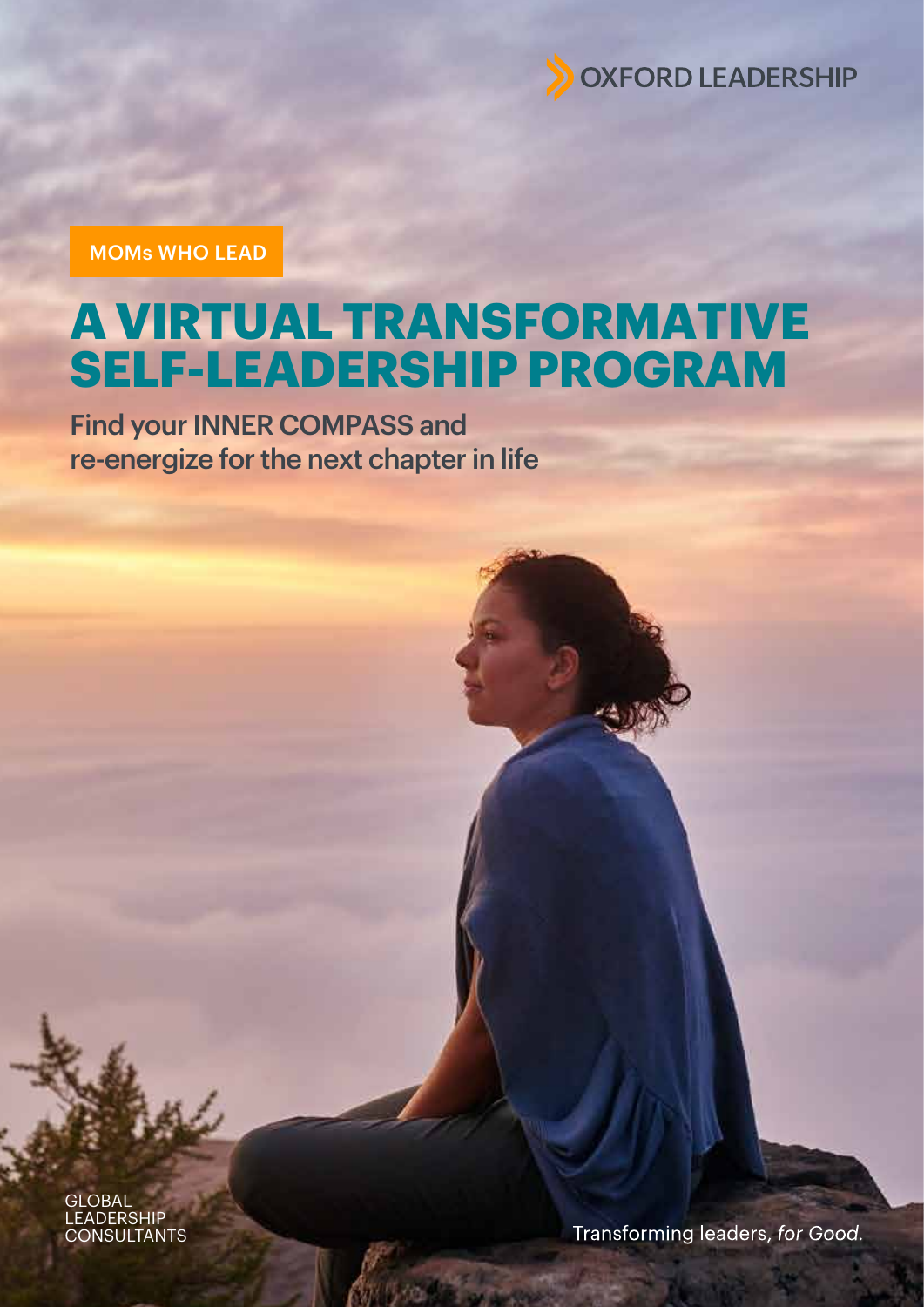### **Are you ready to find your inner compass and unlock the inner female (super) power in your professional and personal life?**

As a leader AND mum the requirements and expectations are high. Your days are more than full. During bad days, there is self-doubt, lack of self-confidence and you feel torn between family and professional career?

This female leadership programs addresses the specific requirements of moms in leadership positions trying to juggle it all every day. It is based on the Self-Managing Leadership (SML) Programm with almost one million participants having discovered their values, vision and purpose. They are proving that it is possible to enjoy professional AND personal success, find your inner compass and walk your path.

#### The world needs great women! The world needs YOU!

A powerful step-by-step framework for focusing, changing negative habits, making critical choices and bringing plans to life. You learn how to influence change at the individual, team and organisation level.

In addition there will be quality time with peers, open conversations and time for yourself!

#### **Why tailor-made for moms only?**

As a leader and mom we are intrinsically creating a better world every day not for ourselves but for everyone around us and next generations to come. This program is designed to strengthen YOU from the inside out, to prevent you from burning out and that you shine your light even stronger in this next chapter of society!



Copyright © Oxford Leadership

### **Programme Facilitators**



**Maren Wölfl** LEADERSHIP CONSULTANT

Maren has extensive experience in Business Coaching and training in international companies. Her focus and clarity in combination with a high regard for people leads to inspiring results. Her main talents lie in realizing and strengthening unique talents and the courage to trust your intuition. She as been recognized for providing in depth know-how on Women and Leadership and building trustful and sustainable relationships with people. Maren is a mom of 3.



**Eve Simon** LEADERSHIP CONSULTANT

With 20 years' experience as a trainer, coach and consultant, Eve specialises in management development, communications, innovation, intercultural teambuilding and conscious capitalism. She's worked in a wide range of industries including Healthcare, Retail, Advertising & PR and Hospitality. Based in Germany and the USA, Eve works in German and English. Eve is a mom of a daughter.

### **Program to strengthen yourself from within:**

For the frontlines in the pandamic-mothers - we now adopted the framework to serve you mothers in leadership. We believe your intrinsic capabilities of caring, creating and leading in motherhood are also capabilities of future leadership so needed for positive change. To support you to stay strong in all levels, we designed these days for you creative, energizing, deep and inspiring - to pave the path for positive change for next generations.

### **RETREAT meets BOOTCAMP!**

An innovative, cutting-edge and fun virtual journey to drive meaningful impact! Without the Zoom-fatigue we often face - promise!

Bilingual (English and German)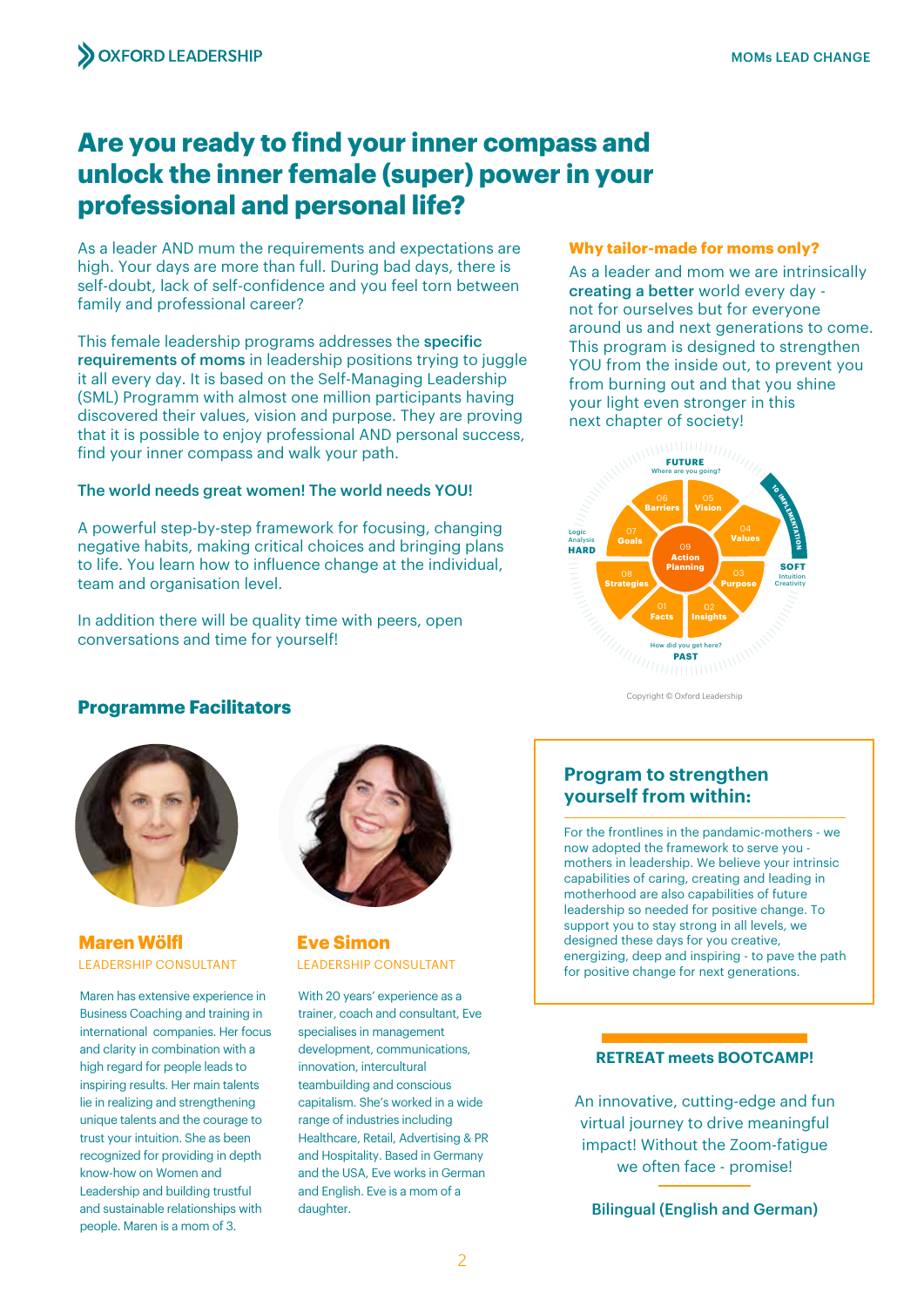

# **How this mother's in leadership program will benefit you, your organisation and your family.**

Through careful introspection and guided facilitation, you will:

- Identify your negative and positive patterns/habits and behaviours that are present in your life.
- Identify your **purpose** or that which gives meaning to your life.
- **•** Create a future vision for your life in three key areas: your role as a leader, your role in your family/community life and your personal life.
- **•** Recognise and put in place a plan to overcome barriers which are holding you back from becoming all that you can be.
- **•** Emerge with concrete strategies for managing yourself better, your relationships, your career and your organisation.
- **•** Leave with a framework for self management and personal accountability and with a plan for embedding your learning in practice after the course

# **Our Focus: Develope strong from the inside out to be the ripple for positive change, even outer circumstances are challenging.**



Copyright © Oxford Leadership